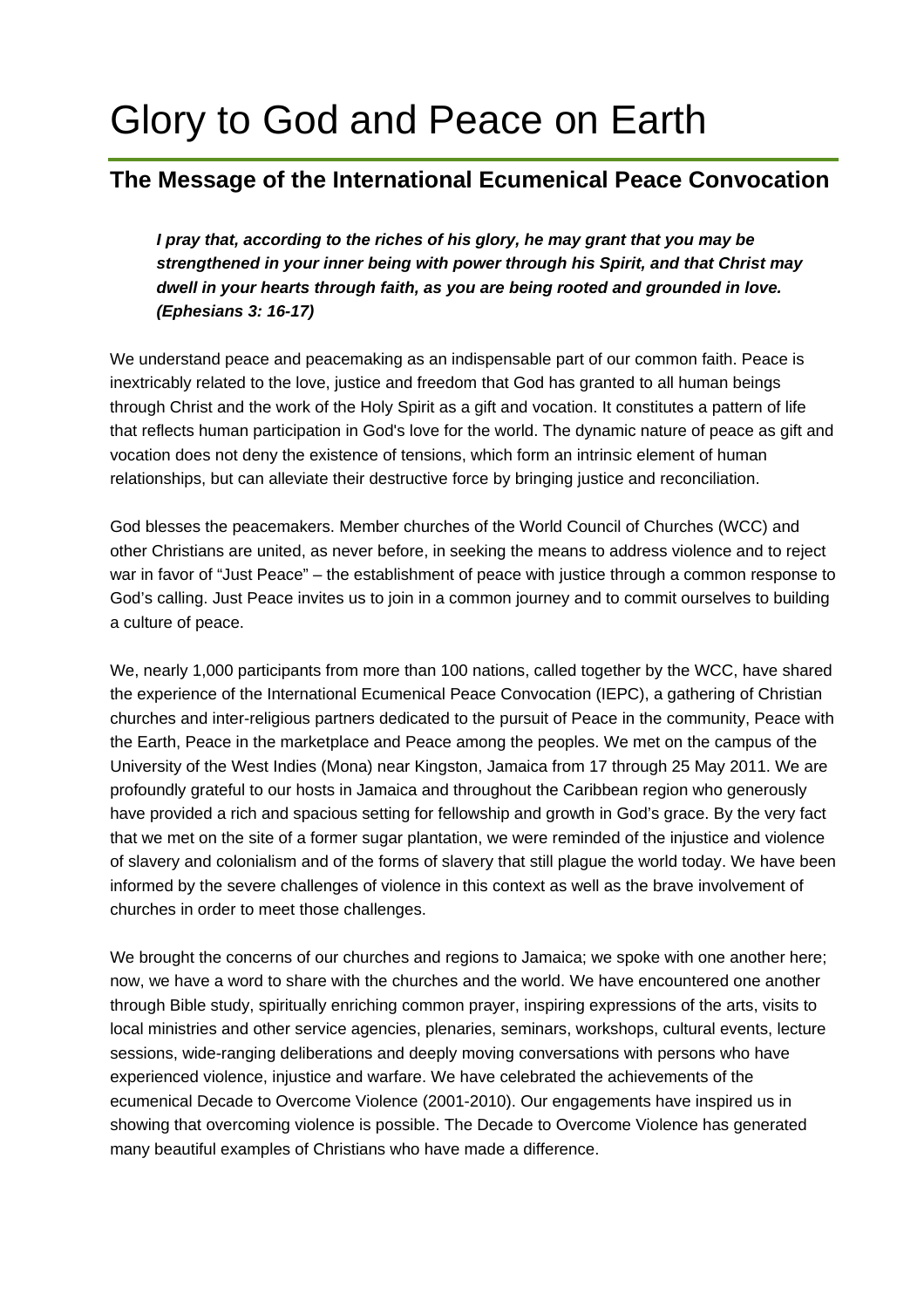As we gathered in Jamaica, we were keenly aware of events in the world around us. Stories from our churches remind us of local, pastoral and social responsibilities for people who must deal daily with each of the issues we discussed. The aftermath of earthquake and tsunami in Japan raises urgent questions concerning nuclear energy and threats to nature and humanity. Governmental and financial institutions face the necessity of taking responsibility for their failed policies and the devastating impact on vulnerable people. We witness with concern and compassion the struggle for freedom, justice and human rights of the people in many Arab countries and other contexts where brave people struggle without global attention. Our love for the peoples of Israel and Palestine convinces us that the continued occupation damages both peoples. We renew our solidarity with the people of divided countries such as the Korean peninsula and Cyprus, and people yearning for peace and an end to suffering in nations like Colombia, Iraq, Afghanistan and the Great Lakes region of Africa.

We realize that Christians have often been complicit in systems of violence, injustice, militarism, racism, casteism, intolerance and discrimination. We ask God to forgive us our sins, and to transform us as agents of righteousness and advocates of Just Peace. We appeal to governments and other groups to stop using religion as a pretext for the justification of violence.

With partners of other faiths, we have recognized that peace is a core value in all religions, and the promise of peace extends to all people regardless of their traditions and commitments. Through intensified inter-religious dialogue we seek common ground with all world religions.

We are unified in our aspiration that war should become illegal. Struggling for peace on earth we are confronted with our different contexts and histories. We realize that different churches and religions bring diverse perspectives to the path towards peace. Some among us begin from the standpoint of personal conversion and morality, the acceptance of God's peace in one's heart as the basis for peacemaking in family, community, economy, as well as in all the Earth and the world of nations. Some stress the need to focus first on mutual support and correction within the body of Christ if peace is to be realized. Some encourage the churches' commitment to broad social movements and the public witness of the church. Each approach has merit; they are not mutually exclusive. In fact they belong inseparably together. Even in our diversity we can speak with one voice.

#### **Peace in the community**

Churches learn the complexities of Just Peace as we hear of the intersection of multiple injustices and oppressions that are simultaneously at work in the lives of many. Members of one family or community may be oppressed and also the oppressors of others. Churches must help in identifying the everyday choices that can end abuse and promote human rights, gender justice, climate justice, economic justice, unity and peace. The churches need to continue to confront racism and casteism as dehumanizing realities in today's world. Likewise, violence against women and children must be named as sin. Conscious efforts are required for the full integration of differently abled people. Issues of sexuality divide the churches, and therefore we ask the WCC to create safe spaces to address dividing issues of human sexuality. At every level churches play a role in supporting and protecting the right of conscientious objection, and in assuring asylum for those who oppose and resist militarism and armed conflicts. The churches must raise their common voice to protect our Christian brothers and sisters as well as all humans who are subjected to discrimination and persecution on the grounds of religious intolerance. Peace education must move to the centre of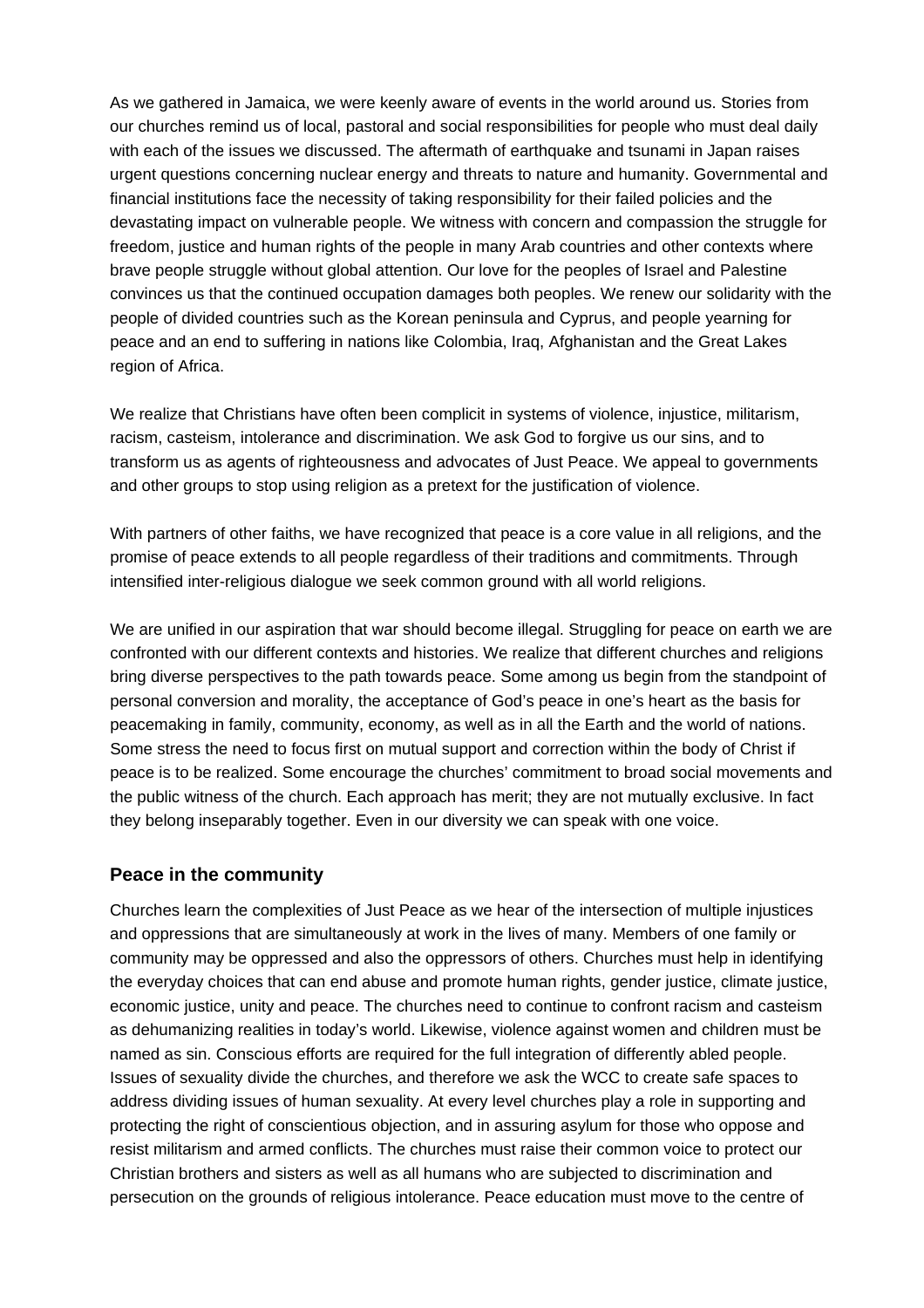every curriculum in schools, seminaries and universities. We acknowledge the peacemaking capacity of youth and call on the churches to develop and strengthen networks of Just Peace ministries. The church is called to go public with its concerns, speaking the truth beyond the walls of its own sanctuary.

#### **Peace with the Earth**

The environmental crisis is profoundly an ethical and spiritual crisis of humanity. Recognizing the damage human activity has done to the Earth, we reaffirm our commitment to the integrity of creation and the daily lifestyle it demands. Our concern for the Earth and our concern for humanity go hand in hand. Natural resources and common goods such as water must be shared in a just and sustainable manner. We join global civil society in urging governments to reconstruct radically all our economic activities towards the goal of an ecologically sustainable economy. The extensive use of fossil fuels and  $CO<sub>2</sub>$  emissions must be reduced urgently to a level that keeps climate change limited. The ecological debt of the industrialized countries responsible for climate change must be considered when  $CO<sub>2</sub>$  emission shares and plans for adaptation costs are negotiated. The nuclear catastrophe of Fukushima has proved once again that we must no longer rely on nuclear power as a source of energy. We reject strategies such as an increased production of agro fuel which hurt the poor by competing with food production.

#### **Peace in the marketplace**

The global economy often provides many examples of structural violence that victimizes not through the direct use of weapons or physical force but by passive acceptance of widespread poverty, trade disparities and inequality among classes and nations. In contrast to unfettered economic growth as envisioned by the neoliberal system, the Bible signals a vision of life in abundance for all. The churches must learn to advocate more effectively for full implementation of economic, social and cultural rights as the foundation for "economies of life".

It is a scandal that enormous amounts of money are spent on military budgets and toward providing weapons for allies and the arms trade while this money is urgently needed to eradicate poverty around the globe, and to fund an ecologically and socially responsible reorientation of the world economy. We urge the governments of this world to take immediate action to redirect their financial resources to programmes that foster life rather than death. We encourage the churches to adopt common strategies toward transforming economies. The churches must address more effectively irresponsible concentration of power and wealth as well as the disease of corruption. Steps toward just and sustainable economies include more effective rules for the financial market, the introduction of taxes on financial transactions and just trade relationships.

### **Peace among the peoples**

History, especially in the witness of the historic peace churches, reminds us of the fact that violence is contrary to the will of God and can never resolve conflicts. It is for this reason that we are moving beyond the doctrine of just war towards a commitment to Just Peace. It requires moving from exclusive concepts of national security to safety for all. This includes a day-to-day responsibility to prevent, that is, to avoid violence at its root. Many practical aspects of the concept of Just Peace require discussion, discernment and elaboration. We continue to struggle with how innocent people can be protected from injustice, war and violence. In this light, we struggle with the concept of the